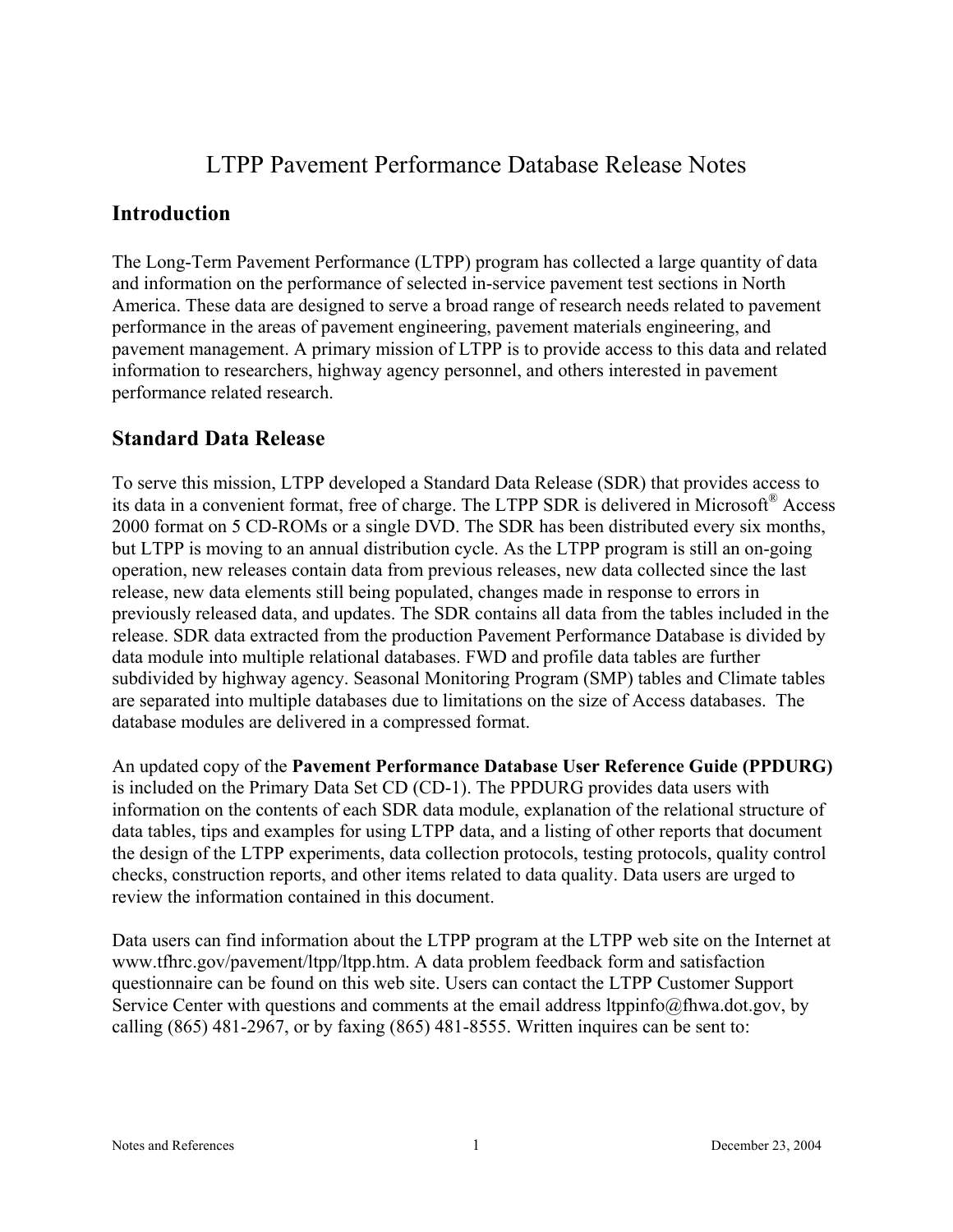LTPP Customer Support c/o Miriam Pitz P.O. Box 2501 Oak Ridge, TN 37831

## **Data Usage**

While the LTPP program has taken due diligence and reasonable care in providing quality data, data users assume responsibility for conclusions based on interpretation of data collected by the LTPP program. If a published report, paper, or technical document is generated using results from LTPP data, a statement **must** be included indicating that the LTPP data were used, date of the data release used, and references to non-LTPP data sources used.

LTPP data and information are distributed under the sponsorship of the United States Department of Transportation in the interest of information exchange. The United States Government assumes no liability for its content or use thereof.

The U.S. Government does not endorse products or manufacturers. Trade and manufacturers' names appear in the database and this document only because they are considered to be essential.

## **Data Release Notes**

The following portion of this document contains notes on the contents, changes, and updates made to each version of the Standard Data Release. This is followed by more specific information on other data user aids, data quality checks, reference tables common to all data modules, and traffic data.

## **Release 19.0**

The January 2005 Data Release is the  $19<sup>th</sup>$  national release of data from the LTPP program. This release contains some revisions to data included in the July 2004 Data Release. This Data Release also includes a new software program, ESALCalc. In addition, several tables have been added to this release and some deleted, as noted, below:

#### *Tables Added:*

*MON\_T\_PROF\_CROSS\_SLOPE:* This new table contains the elevation of the last data point, relative to the begin point, of manual transverse profile measurements made using the Dipstick device. This allows the transverse profile data to be de-normalized so that the true elevation profile, relative to the outside edge of the pavement lane, may be computed. This table is expected to be fully populated in 2006.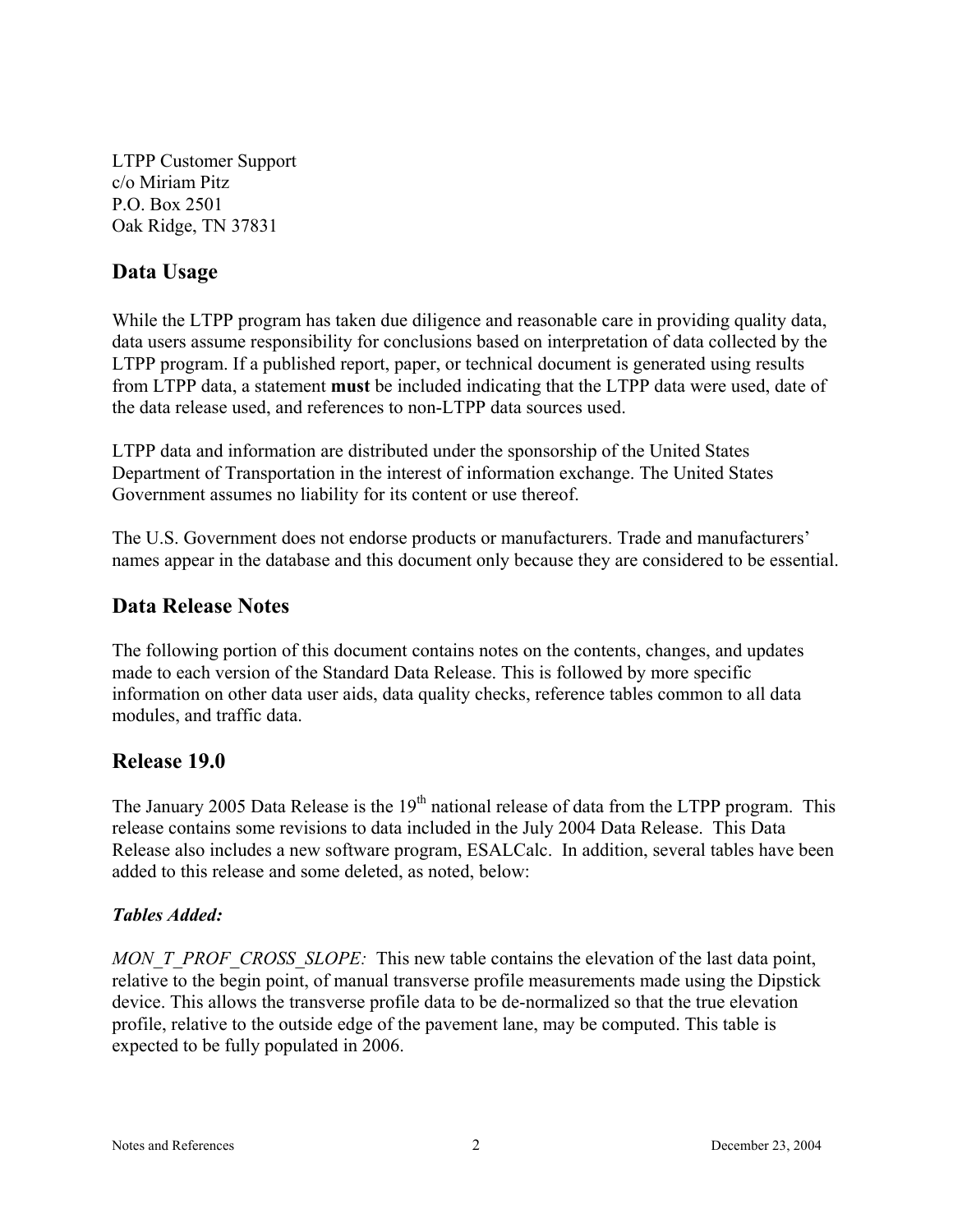*SMP\_TDR\_MANUAL\_MOISTURE:* This table contains volumetric and gravimetric moisture content computed from dielectric constants interpreted and calculated from manually recorded TDR traces.

*CLM\_VWS\_HUMIDITY\_DAILY, CLM\_VWS\_PRECIP\_DAILY, CLM\_VWS\_TEMP\_DAILY, CLM\_VWS\_WIND\_DAILY:* These four tables were created to mirror similar monthly and annual climatic tables and to allow more selective analysis of the various daily data elements. These tables replace the table CLM\_VWS\_DATA\_DAILY. In addition, all Climatic tables contain data that were recomputed from Level E data provided by a national weather agency.

#### *RHB\_ACO\_SP\_\* Tables*

Three new Rehabilitation tables were added to this Data Release. These tables are used for nonrecycled asphalt pavement overlays using Superpave properties. The tables and their description are listed in the table below:

| <b>SDR Table Name</b> | <b>Contents</b>                                             |
|-----------------------|-------------------------------------------------------------|
| RHB ACO SP AGGR PROP  | This table contains Superpave AC overlay aggregate          |
|                       | properties                                                  |
| RHB ACO SP MIX PROP   | This table contains Superpave AC overlay mixture properties |
|                       | as placed                                                   |
| RHB ACO SP PROP       | This table contains Superpave AC overlay asphalt cement     |
|                       | properties                                                  |

#### *Tables Removed:*

*MON\_T\_PROF\_DEV\_CONFIG:* This table contains information on equipment configuration settings used to capture, digitize, and interpret transverse profile measurements using the photographic and manual dipstick measurement methods. Note that transverse profile measurements based on the photographic method are obtained at the same time as the photographs for the film-based distress interpretations. Since this table provides little information to the data user, it is no longer included in the standard data release.

#### *Rehabilitation Tables*

Several Rehabilitation tables were removed from this Data Release since there are no data stored in the tables. Listed below are the tables that have been removed:

RHB\_CMRAP\_COMBINED\_AGG RHB\_CMRAP\_LAB\_AGED\_AC RHB\_CRACK\_SEAT\_PCC RHB\_PCCO\_STEEL RHB\_PRESSURE\_RELIEF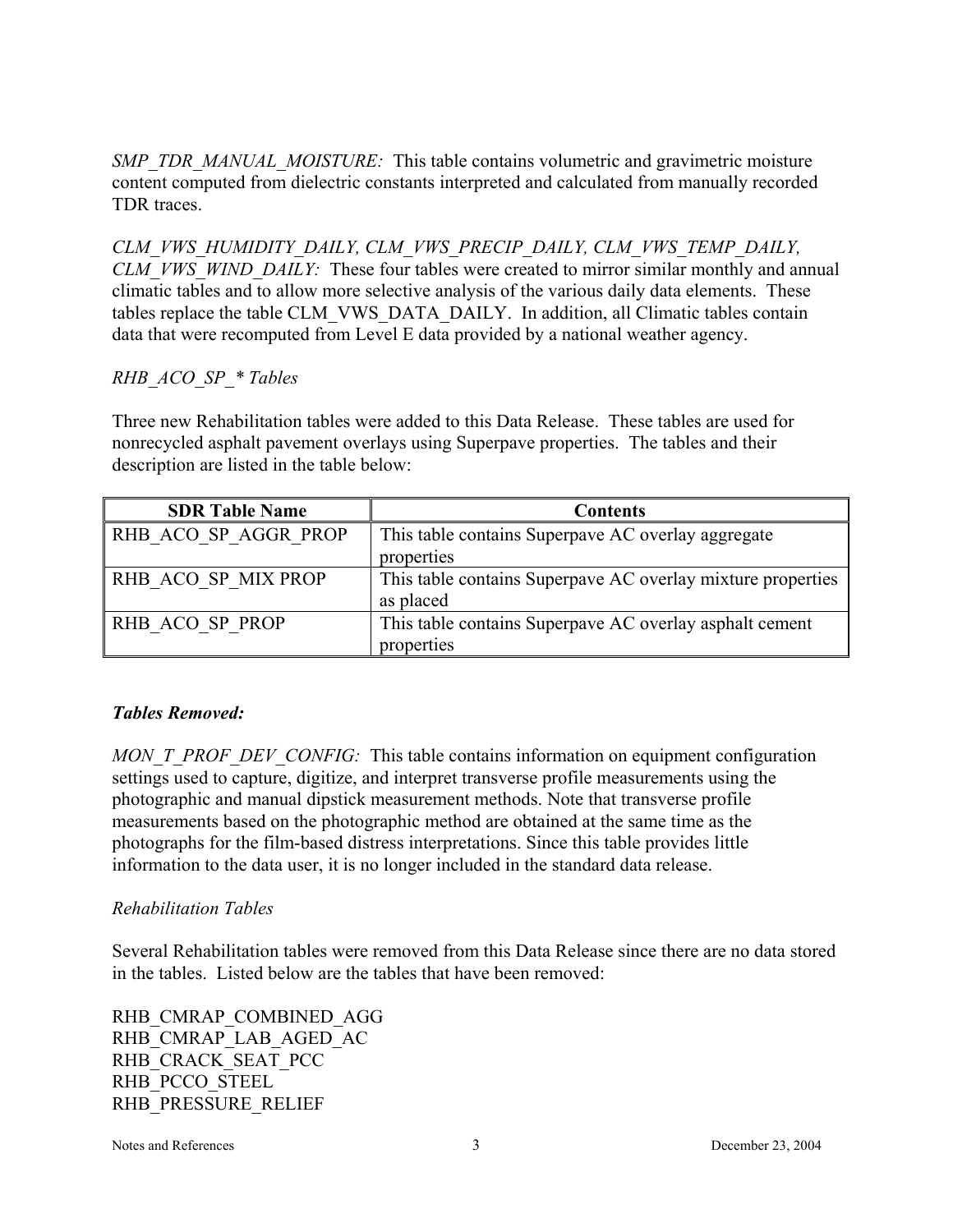RHB\_RCYPCC\_COMBINED\_AGGR RHB\_RCYPCC\_CONSTRUCTION RHB\_RCYPCC\_JOINT RHB\_RCYPCC\_MIXTURE RHB\_RCYPCC\_NEW\_AGGR RHB\_RCYPCC\_STEEL RHB\_RCYPCC\_STRENGTH

*SPS Tables*

Several SPS tables were removed from this Data Release since there are no data stored in the tables. Listed below are the tables that have been removed:

SPS4\_TRANSIENT\_GENERAL SPS4\_TRANSIENT\_MEASURE SPS6\_TRANSFER\_EFFICIENCY SPS7\_LOAD\_TRANSFER SPS7\_PCC\_CRACK\_SEAL SPS7\_ TRANSFER\_EFFICIENCY SPS7\_UNDERSEALING SPS8\_PCC\_FULL\_DEPTH SPS9\_AC\_PATCHES SPS9\_DIAMOND\_GRIND SPS9\_PCC\_JOINT\_RESEAL SPS9\_RUT\_LEVEL\_UP SPS9\_UNDERSEALING

*TST\_SC06:* This table was intended to contain measurements of excess asphalt in bituminous mixtures obtained by using a loaded wheel and sand cohesion. Although the table structure exists, no data for this test were ever loaded into the database. Since this table is empty, it is not included in the standard data release.

*TST\_SC13:* This table was intended to contain measurements of the polish value of aggregates used in chip seals applied to SPS-3 sections only. Although the table structure exists, no data for this test were ever loaded into the database. Since this table is empty, it is not included in the standard data release.

*TRF\_MONITOR\_BASIC\_INFO:* This table has been replaced by outputs from the ESALCalc software.

#### *Other Additions to Release 19.0:*

*ESALCalc Software:*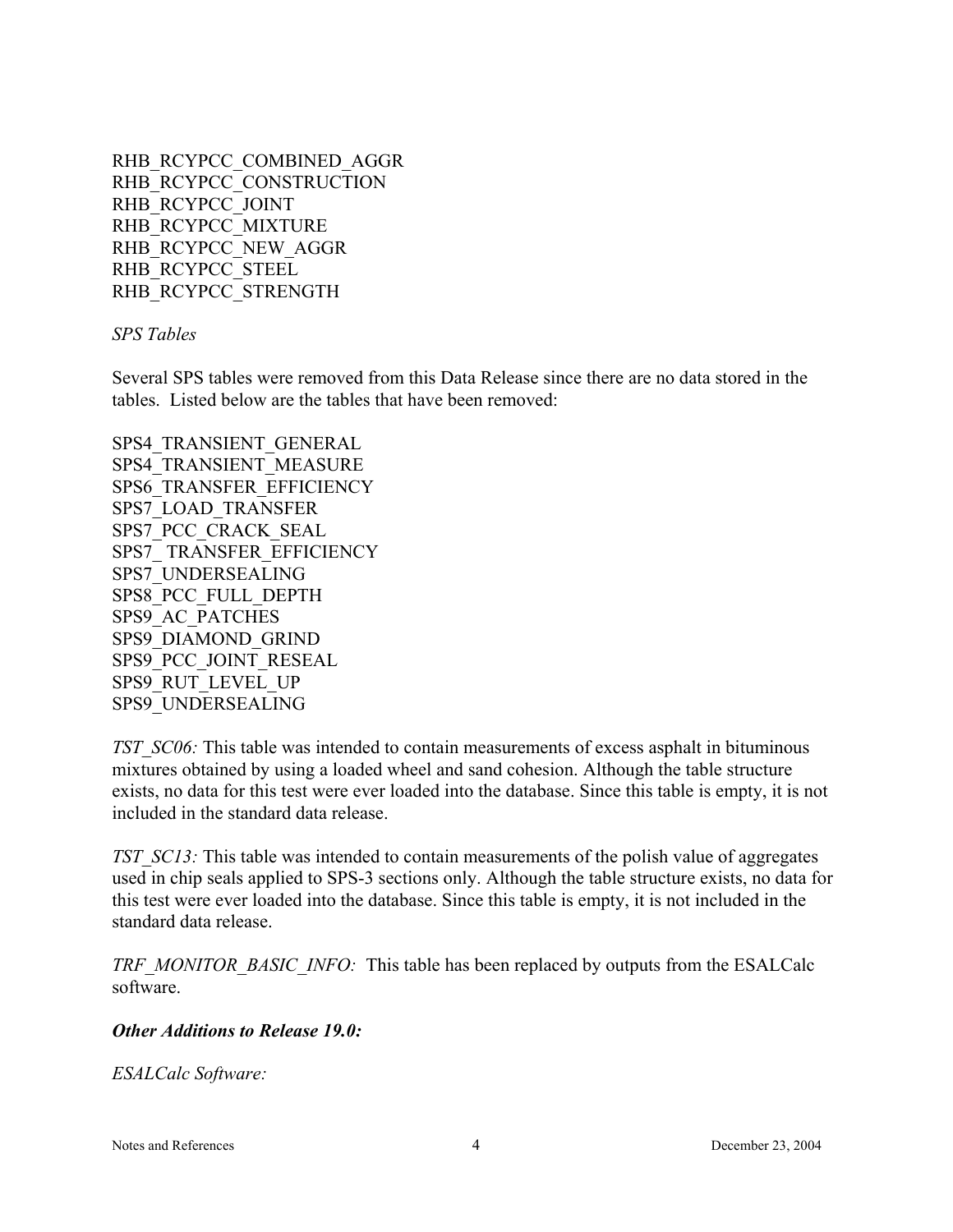A computer program called ESALCalc is included in the January 2005 standard data release. This software will compute annual ESAL estimates from traffic monitoring data and pavement structure data. A manual is included with the software.

#### *Restructuring of Data Modules and CD Contents:*

Two data modules had to be restructured due to database size limitations in Microsoft® Access 2000. The Climate module was split into three databases: Climate\_Daily\_Humid\_Precip, Climate Daily Temp\_Wind, and Climate Summary Data. The two Climate Daily \* databases contain daily tables, while the Climate\_Summary\_Data database contains monthly, annual, and all other Clmate tables.

The Seasonal Monitoring Program (SMP) module was divided into two new databases: Seasonal Monitoring and Seasonal Monitoring TDR Meas. The time-domain reflectometry (TDR) measurement tables are in the Seasonal\_Monitoring\_TDR\_Meas database, while all other SMP tables are in the Seasonal\_Monitoring database.

In addition, the data modules had to be rearranged on CDs 1 and 2. The SMP and Backcalculation modules were added to CD2, which also contains FWD Measurements. This CD has been renamed "Seasonal Monitoring and Deflection". CD1 remains the same, minus the SMP and Backcalculation modules. CD1 is still referred to as the "Primary Data Set".

#### *Issues Identified Since Release 18.0:*

Below is a table that describes data issues found during a review of the July 2004 Data Release. Data analysts should review this list when performing research.

| <b>Table</b>              | <b>Issue</b>                                              |
|---------------------------|-----------------------------------------------------------|
| AWS HOURLY DATA           | For site 350101, the pyranometer readings are suspect.    |
|                           | The TRAFFIC RS field is not populated correctly for some  |
| <b>EXPERIMENT SECTION</b> | records.                                                  |
|                           | For certain sections, the faulting values are very        |
| MON DIS JPCC FAULT        | inconsistent over time.                                   |
|                           | The POINT_LOC value assigned to a given crack or joint    |
| MON DIS JPCC FAULT        | varies slightly over time on some sections.               |
|                           | For certain POINT LOC's on given section, there are large |
| MON DIS JPCC FAULT        | spikes in the measured faulting value.                    |
|                           | For a given POINT_LOC, the CRACK OR JOINT                 |
| MON DIS JPCC FAULT        | designation changes over time for some sections.          |
| MON DIS * REV             | Many null values should, in fact, be recorded as zero.    |
| MON DIS AC REV            | The fatigue cracking values on 010102 are suspect.        |
|                           | For 185518, OTHER indicates multiple patches, while the   |
| MON DIS CRCP REV          | patching fields indicate only one.                        |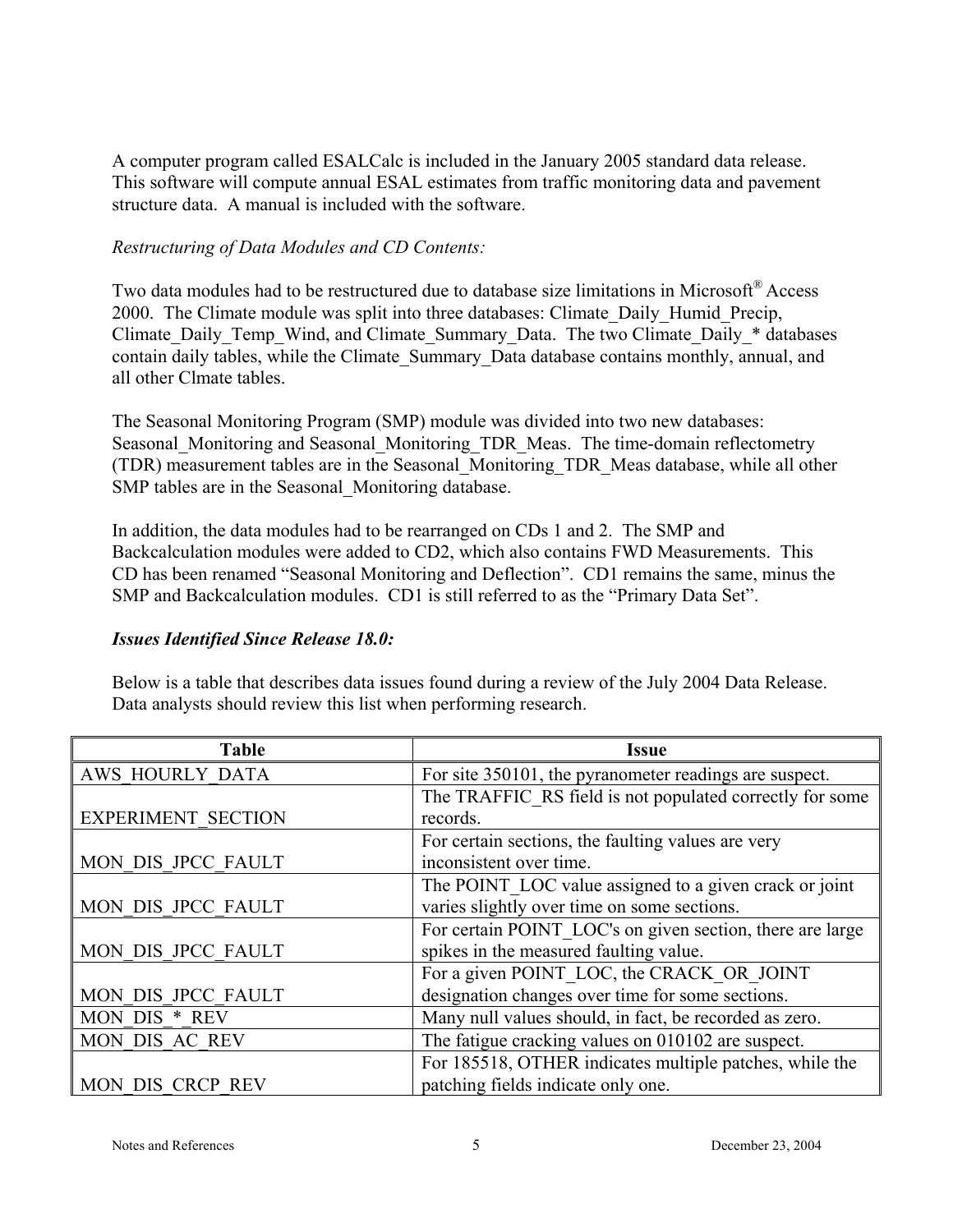| <b>Table</b>               | <b>Issue</b>                                                       |
|----------------------------|--------------------------------------------------------------------|
|                            | For a number of sites, BEFORE TEMP and                             |
|                            | AFTER TEMP are zero during summer months, indicating               |
| MON DIS AC REV             | that the values should probably be null instead.                   |
|                            | On section 485328, $1/22/01$ , PHOTO_VIDEO = P, but                |
| MON DIS CRCP REV           | comments indicate no pictures obtained.                            |
|                            | 485274, 2/11/97 has LONG_JOINT_SEAL_NO = 0,                        |
| MON DIS CRCP REV           | LONG JOIN SEAL DAM $L > 0$ .                                       |
|                            | Inconsistent rating of transverse cracking on sections             |
| MON DIS JPCC REV           | 290704, 290705.                                                    |
|                            | For a number of surveys on various sites, the number of            |
| MON DIS JPCC REV           | map cracking areas is zero, but the area is non-zero.              |
| MON DIS JPCC REV           | Inconsistent rating of map cracking on section 100210.             |
|                            | On section 124000, 7/21/99, OTHER indicates presence of            |
| MON DIS JPCC REV           | map cracking, though map cracking field contains zeroes.           |
|                            | For 313033, 11/16/99 and 290605, 7/20/95,                          |
| MON DIS JPCC REV           | PUMPING NO = 0 while PUMPING $L > 0$ .                             |
|                            | For the 8/7/91 survey on the 2906 <sup>**</sup> sections, OTHER    |
| MON DIS JPCC REV           | indicates pumping, while the pumping fields indicate none.         |
|                            | For 18A430, 5/1/91and 370201, 9/19/02, OTHER indicates             |
| MON DIS JPCC REV           | polished aggregate, but POLISH_AGG_A = $0$ .                       |
|                            | EDGE and WHEELPATH measurements differ by ><br>12mm.               |
| MON DIS JPCC FAULT         | Various fault values are entered to 0.1mm, but the device is       |
| <b>SMP JOINT FAULT</b>     | supposed to read to 1mm only.                                      |
|                            | Temperatures very low for certain dates on sections                |
| SMP ATEMP RAIN HOUR        | 131031(-42) and 351112 (-49).                                      |
|                            | Hourly average in HOUR outside min and max values in               |
| SMP ATEMP RAIN DAY         | DAY.                                                               |
|                            | Sections 274040 (9/22/93), 484143 (9/25/97), and 833802            |
| SMP ELEV PCC DATA          | (various dates) have questionable elevation data.                  |
|                            | Questionable elevation data on 310114, 390901, 460804,             |
| SMP ELEV AC DATA           | 469187, 501002, 831801, and 906405.                                |
|                            | 483739 (2/15/97) has null daily values where there is              |
| SMP ATEMP RAIN DAY         | sufficient info in the hourly table $(>20$ hours) to calculate it. |
|                            | 483739, THERM NO = 18(after 5/6/00) and 11(after 6/6/00)           |
| SMP MRCTEMP AUTO DAY STATS | have very high values - looks like bad sensor.                     |
|                            | 180901, 0902, 0904, and 0905 have zero                             |
| SPS9 PMA PROFILE           | PROFILE INDEX, which is not a reasonable value.                    |
| TRF EQUIPMENT MASTER       | Where sensor type is null, it should be N.                         |
|                            | 460901, FIELD_SET = 1 has multiple construction                    |
|                            | numbers associated with it - which can cause incorrect CN          |
| TST HOLE LOG               | assignment.                                                        |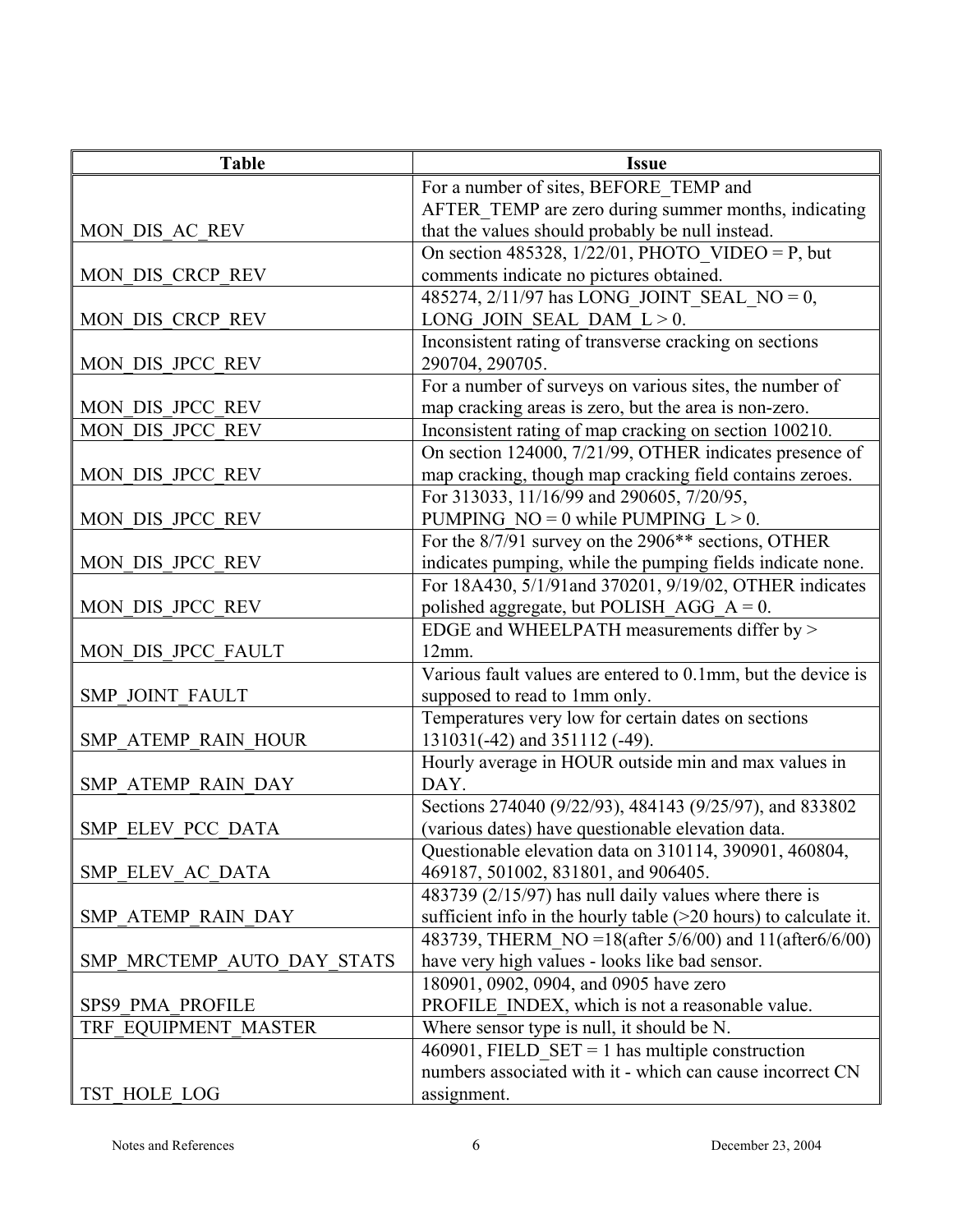| <b>Table</b>   | <b>Issue</b>                                                  |
|----------------|---------------------------------------------------------------|
|                | 089020, FIELD LAYER $NO = 4$ has an average thickness         |
| TST AC01       | of zero.                                                      |
|                | 2606** layers 4, 5, 6, 260902 layers 5, 6, 7, 469197 layer 5, |
|                | and 511423 layer 6 do not have matching layers in             |
| TST AC01 LAYER | TST L05B.                                                     |
|                | For 18A959, there are records with FIELD LAYER $NO =$         |
| TST AC01 LAYER | 1 (which would be subgrade).                                  |
|                | In many TST tables, there are SAMPLE NO entries that do       |
| Various        | not have a match in one of the sampling tables.               |
|                | In many TST tables, there are LOC NO entries that do no       |
| Various        | have a match in one of the sampling tables.                   |
|                | In many TST tables, there are LAYER_NO entries that do        |
| Various        | no have a match in TST L05B.                                  |
|                | Some records in TST AE03, PC03, PC06,                         |
|                | SS01 UG01 UG02, SS04 UG08, UG04 SS03, and                     |
|                | UG05 SS05 have test results reported for layers               |
|                | inappropriate for the test type (bound layers for unbound     |
| Various        | tests, $etc$ ).                                               |
|                | Comments indicate multiple samples, but LOC NO or             |
| TST AC04       | SAMPLE_NO are for a single sample.                            |
|                | There are many ASH CONTENT values over 2, which               |
| TST AE01       | may indicate the test was not done properly.                  |
|                | Many sections have holes with locations far outside section   |
| TST HOLE LOG   | boundaries $(+/- 200')$ .                                     |
|                | There are many records with negative TRANS_POS, but a         |
| TST HOLE LOG   | LOC NO not indicative of shoulder testing.                    |
|                | Many of the values in REPL_LOC_NO are not in LOC_NO           |
| TST HOLE LOG   | for that section.                                             |
|                | For many SPS testing locations, POINT_LOC is within           |
| TST HOLE LOG   | another section according to SPS_PROJECT_STATIONS.            |
|                | Several records have inconsistent LAYER_TYPE and              |
| TST L05B       | DESCRIPTION.                                                  |

## **Release 18.0**

The July 2004 Data Release is the 18th national release of data from the LTPP program. This release contains some revisions to data included in the January 2004 Data Release. New tables included for the first time in this release and updates are noted in the following: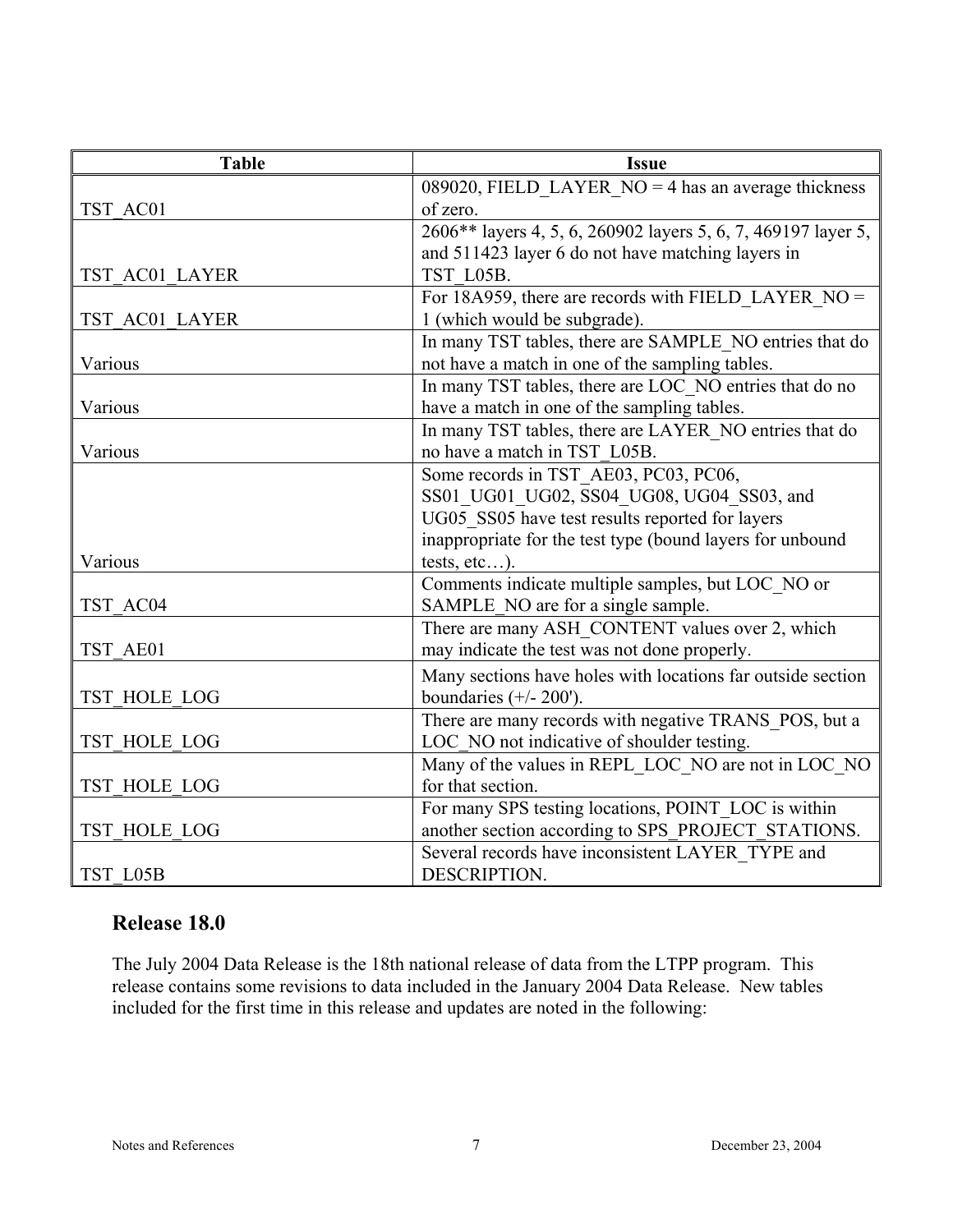#### *Ground Penetrating Radar Module*

In 2003, Ground Penetrating Radar (GPR) measurements were performed on a subset of LTPP sections to provide an estimate of layer thickness variations within the monitoring portion of the test section. The measurements were performed on all SPS-1 project sites still in-service at the time. Measurements were also performed on one selected SPS-2, and SPS-5, and SPS-6 project site. The results of the measurements are stored in the GPR data module. Listed below are the tables and a brief description of each:

| <b>SDR Table Name</b>  | <b>Contents</b>                                                |
|------------------------|----------------------------------------------------------------|
| <b>GPR MASTER</b>      | One record is included in GPR MASTER for each                  |
|                        | measurement pass on a test section. Typically there are two    |
|                        | measurement passes on a test section.                          |
| <b>GPR THICK POINT</b> | This table contains the results of the thickness               |
|                        | interpretations from the GPR measurements.                     |
| <b>GPR THICK SECT</b>  | This table contains statistics on the thickness and dielectric |
|                        | constant from data contained in the GPR THICK POINT            |
|                        | table whose stations fall inside the monitoring portion of the |
|                        | test section.                                                  |
| <b>GPR LINK LAYER</b>  | This table provides a link between pavement layers             |
|                        | identified in the GPR measurements and pavement layers         |
|                        | identified by other means. It is not possible to identify      |
|                        | layers with similar material properties with GPR               |
|                        | measurements. To analyze GPR data, multiple layers in the      |
|                        | physical pavement structure can be combined into a single      |
|                        | layer.                                                         |

#### *Drainage Inspection Tables*

Three new tables were added to the Monitoring module containing data information on the condition of the edge drain systems installed at the SPS-1, and -6 projects. In the future, tables may be added for other drainage feature evaluations. Listed below are the tables and a brief description of each:

| <b>SDR Table Name</b>    | <b>Contents</b>                                       |
|--------------------------|-------------------------------------------------------|
| <b>MON DRAIN MASTER</b>  | This table contains information on the permanent      |
|                          | features of the edge drain system and the location of |
|                          | the lateral openings.                                 |
| MON DRAIN CONDITION      | This table contains information regarding the         |
|                          | condition of the lateral openings and the area around |
|                          | the lateral openings at the time of inspection.       |
| <b>MON DRAIN INSPECT</b> | This table contains information on the results of the |
|                          | video edge drain inspection.                          |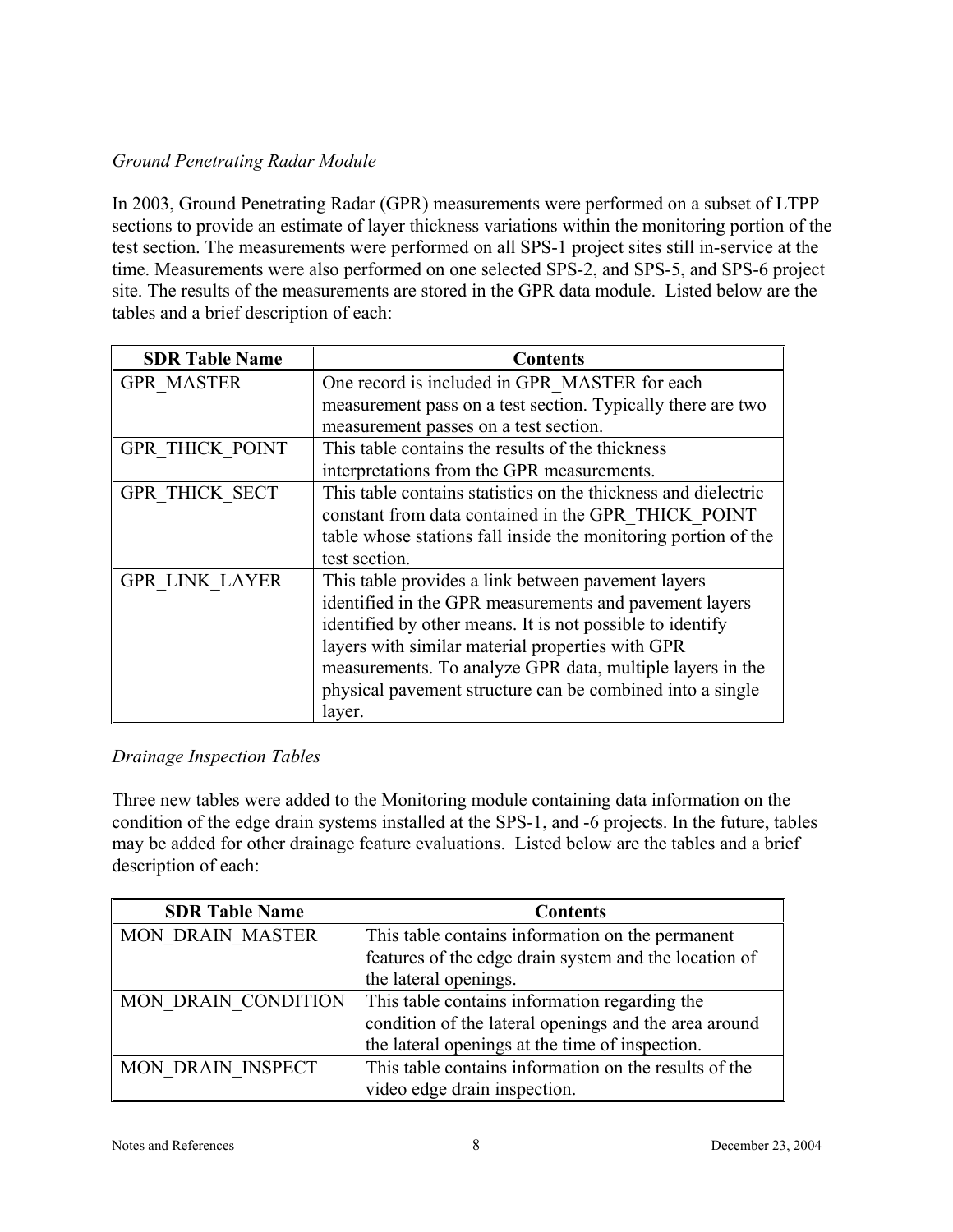*TST\_UNBOUND\_SPEC\_GRAV:* This table contains the specific gravity of unbound base and subgrade materials. Since this test was not specified in the original material test guidelines for LTPP sections, data are only available for a subset of test sections. The current source of this data is from resilient modulus tests performed by one of the LTPP contract laboratories. Although not required, that laboratory contractor included this measurement in their test results. Test data are currently available for test sections in the North Atlantic and Southern Regions. Depending on budget constraints, it is planned to obtain these measurements from SPS project sites in the future. There are no plans to obtain this data from other GPS test sections. This table is currently undergoing population and not all of the available data have been entered.

#### *Climate Data*

This release contains a major data update to the Climatic module covering the period from 1997 to 2002. Additions and corrections were made to the CLM\_SITE\_VWS\_LINK table to add links for test sections and SPS projects missing in the previous data releases. The QC on the CLM tables was run with a "no manual upgrade" policy. A very small percentage of records failed one or more checks and were left in the database with a non-level E RECORD\_STATUS.

#### *Data Dictionary and Codes*

This data release contains a major revision to the data dictionary contained in the LTPPDD table and the codes contained in the CODES table. Some of the revisions included removing fields no longer needed, modifying field descriptions, updating the field indicating the data sheet used to record the data, and adding missing codes.

#### *Tables Removed*

Three tables that were included in previous releases were removed from this release. TST L06 and TST L07, which contained the sample disposal record for AC and PCC specimens, were removed since they contained information of little use to a data analyst. The table SMP\_WATERTAB\_DEPTH\_AUTO was also excluded since there was no data in the table, and no data is expected in the future.

## **Release 17.0**

Data Release 17.0 was made available in January 2004. This release contains some revisions to data included in the July 2003 Data Release. No changes or updates have been made to data in the climatic and dynamic load response modules.

#### *Superpave Asphalt Binder and Mixture Tests*

Data Release 17 contains, for the first time, the data from Superpave-related asphalt binders and mixtures. This data includes test results from the dynamic shear rheometer, bending beam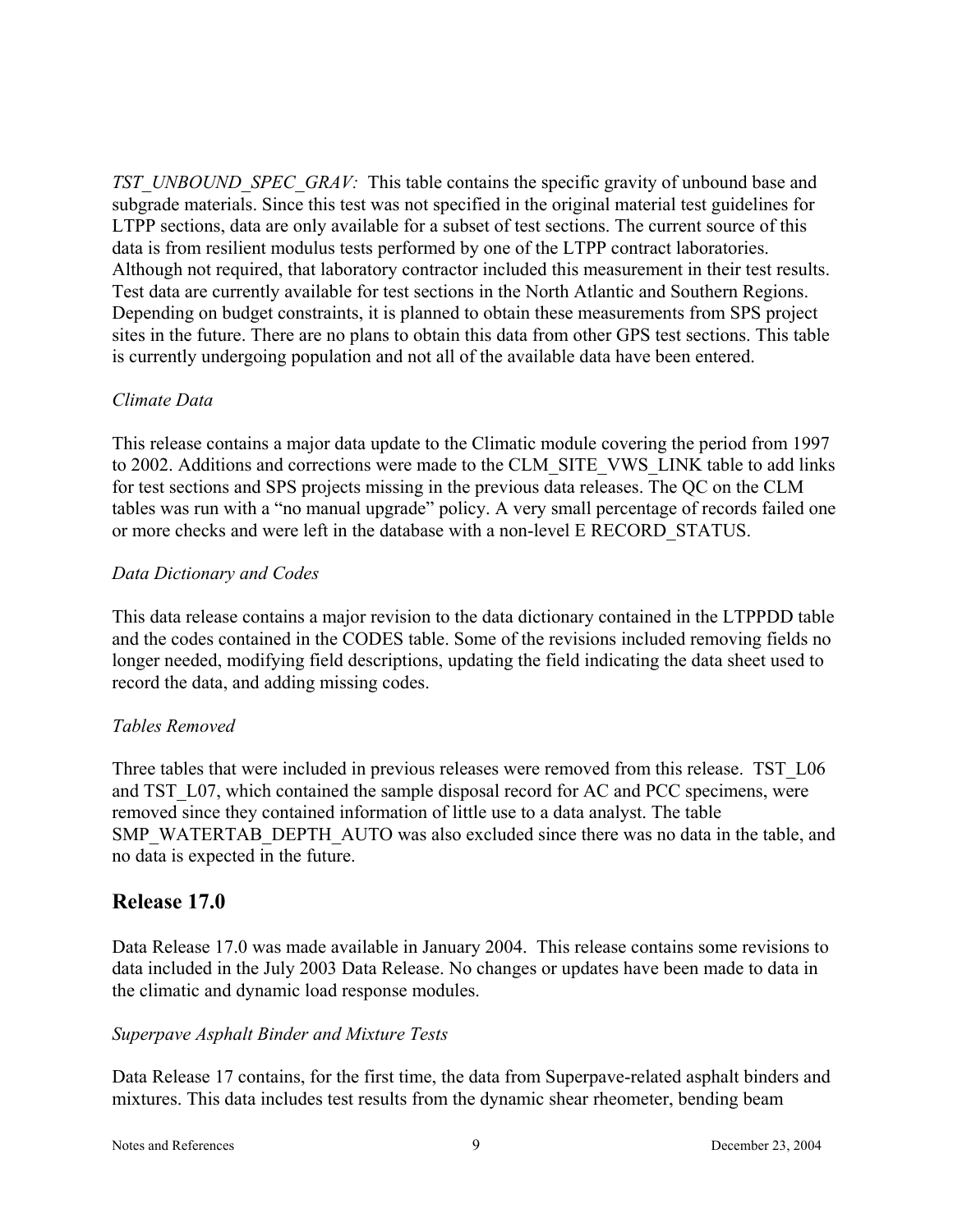rheometer, direct tension, gyratory compaction, and volumetric and gravimetric properties of gyratory compacted specimens. This data represents only a partial set of available data. LTPP contractors are still in the process of entering these data and resolving errors. More data are expected to be included in Release 18. Data users are encouraged to contact LTPP Customer Service with questions or problems that they may find in the contents of these new tables.

To store these data, the following eleven tables were added to the material test module (TST).

| <b>SDR Table Name</b> | <b>Contents</b>                                         |
|-----------------------|---------------------------------------------------------|
| TST LINK LAYER        | Links between TST ID and layers in TST L05B             |
| TST LINK SAMPLE       | Links between TST ID and samples in                     |
|                       | TST SAMPLE LOG                                          |
| TST AE07 MASTER       | Sample and configuration information for Dynamic Shear  |
|                       | Rheometer (DSR) test                                    |
| TST AE07 DATA         | Data from Dynamic Shear Rheometer (DSR) test            |
| TST AE08 MASTER       | Sample and configuration information for Bending Beam   |
|                       | Rheometer (BBR) test                                    |
| TST AE08 DATA         | Data from Bending Beam Rheometer (BBR) test             |
| TST AE09 MASTER       | Sample and configuration information for Direct Tension |
|                       | (DT) test                                               |
| TST AE09 DATA         | Data from Direct Tension (DT) test                      |
| TST SP01 MASTER       | Sample and configuration information for gyratory       |
|                       | compaction test                                         |
| TST SP01 DATA         | Data from gyratory compaction test                      |
| TST SP02              | Asphalt mix volumetric and gravimetric information      |

Since some of these tests represent samples of materials used in more than one layer on multiple test sections, a field named TST\_ID is used as primary key in these tables to link material test results to test sections and pavement layers. The TST\_LINK\_LAYER table provides a linkage between TST\_ID and test sections and pavement layers in the TST\_L05B table, using the fields STATE\_CODE, SHRP\_ID, CONSTRUCTION\_NO, and LAYER\_NO. The TST\_LINK\_SAMPLE table provides linkage between TST\_ID and material sampling information contained in TST\_SAMPLE\_LOG using the fields STATE\_CODE, SHRP\_ID, FIELD\_NO and SAMPLE\_NO.

#### *Supplemental Test Section QC*

This is the first data release that includes the results of quality checks on data from supplemental test sections constructed on the Specific Pavement Studies sites. The RECORD\_STATUS field in records for supplemental test sections should now be populated as it is for other test sections. Although the majority of the new checks worked as expected, data users may find some anomalies that have not been corrected. Please contact LTPP Customer Service with questions or issues related to supplemental section QC.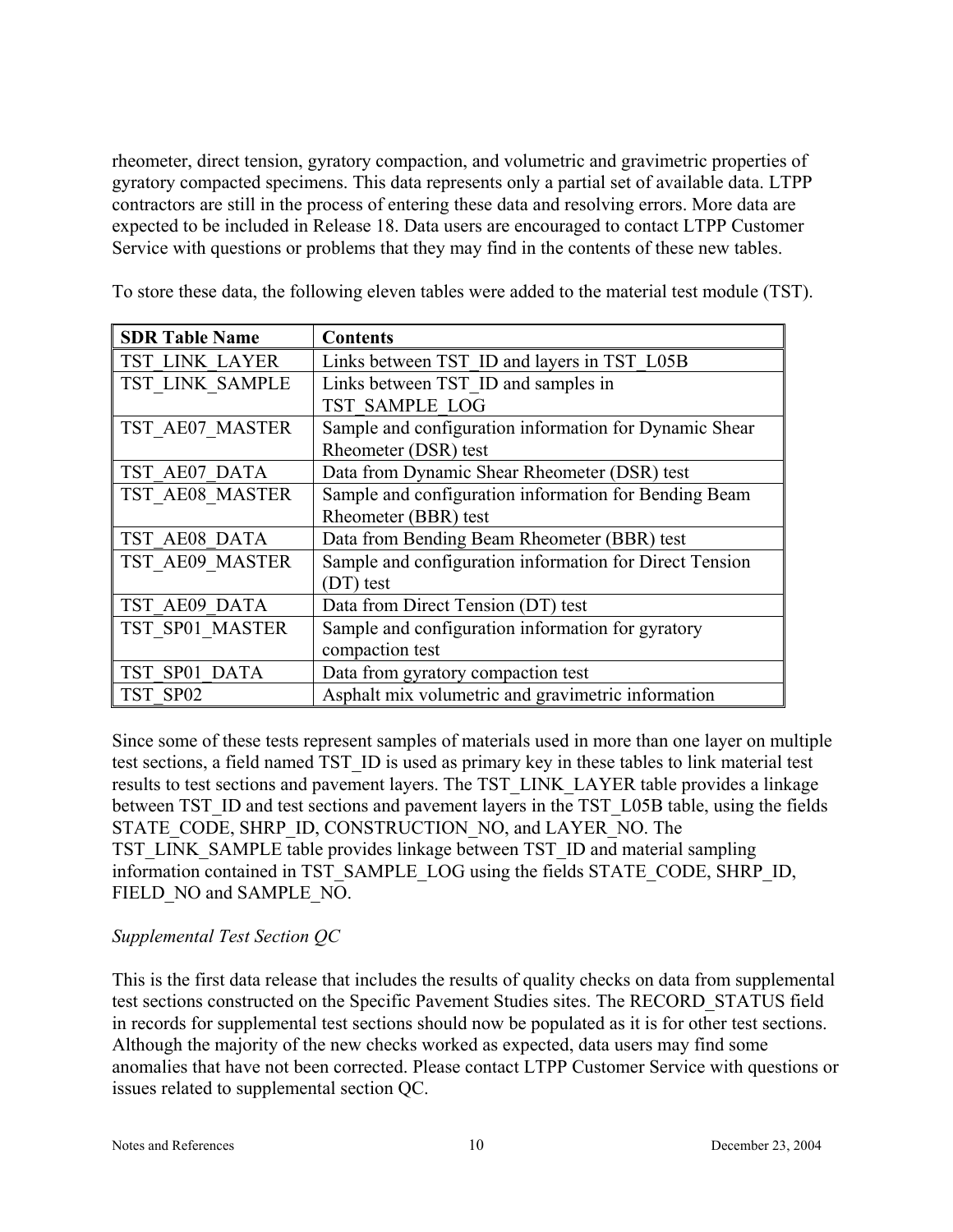#### *SPS 9 Construction Data*

SPS-9 construction data was first released in the July 2003 data release. Work continues on entering SPS-9 construction data to the SPS module.

#### *Traffic Monitoring Data*

Processing of traffic monitoring data collected between 1999 and 2002 has been substantially completed. Work continues on loading and resolving errors in "problem" data sets from this time period. More traffic monitoring data is expected to be available in the next data release.

#### *Distress Data*

Distress data processed by version 1.0 of the Padias software is being reprocessed with version 4.2 of the software. Distress survey records that have been migrated to the MON\_DIS\_PADIAS42 tables over the past several data releases have been removed from the MON DIS PADIAS tables.

## **Release 16.0**

Data Release 16.0 was available in July 2003. This release contains some revisions to data included in the January 2003 Data Release and includes new pavement monitoring, construction and materials test data collected through May 2003.

One new table, TRF\_MONITOR\_LTPP\_LN, was added to the Traffic module for this release. Another table, TRF\_MONITOR\_AXLE\_DISTRIB, was restructured. The old TRF\_MONITOR\_AXLE\_DISTRIB table was structured as one record per axle type per weight bin or 160 records per site per year. All bins and all axle types are present for every site (even some without weight data). The new TRF\_MONITOR\_AXLE\_DISTRIB has one record per axle type per vehicle class or a maximum of 40 records per site per year. If an axle type or vehicle class was not weighed, there is no record in the database.

LTPP is in the process of implementing new and improved traffic analysis software and clearing the backlog of unprocessed traffic monitoring data. The two tables noted above contain the output from the new analysis software for pre-1998 data previously processed using the old software and post-1998 data that had not previously been processed and released. It is anticipated that the backlog of un-processed traffic monitoring data will be cleared in 2004. Some of the tables containing data created by the old traffic analysis software have been removed from this release.

This release also contains the first release of data from all of the SPS-9 construction data tables.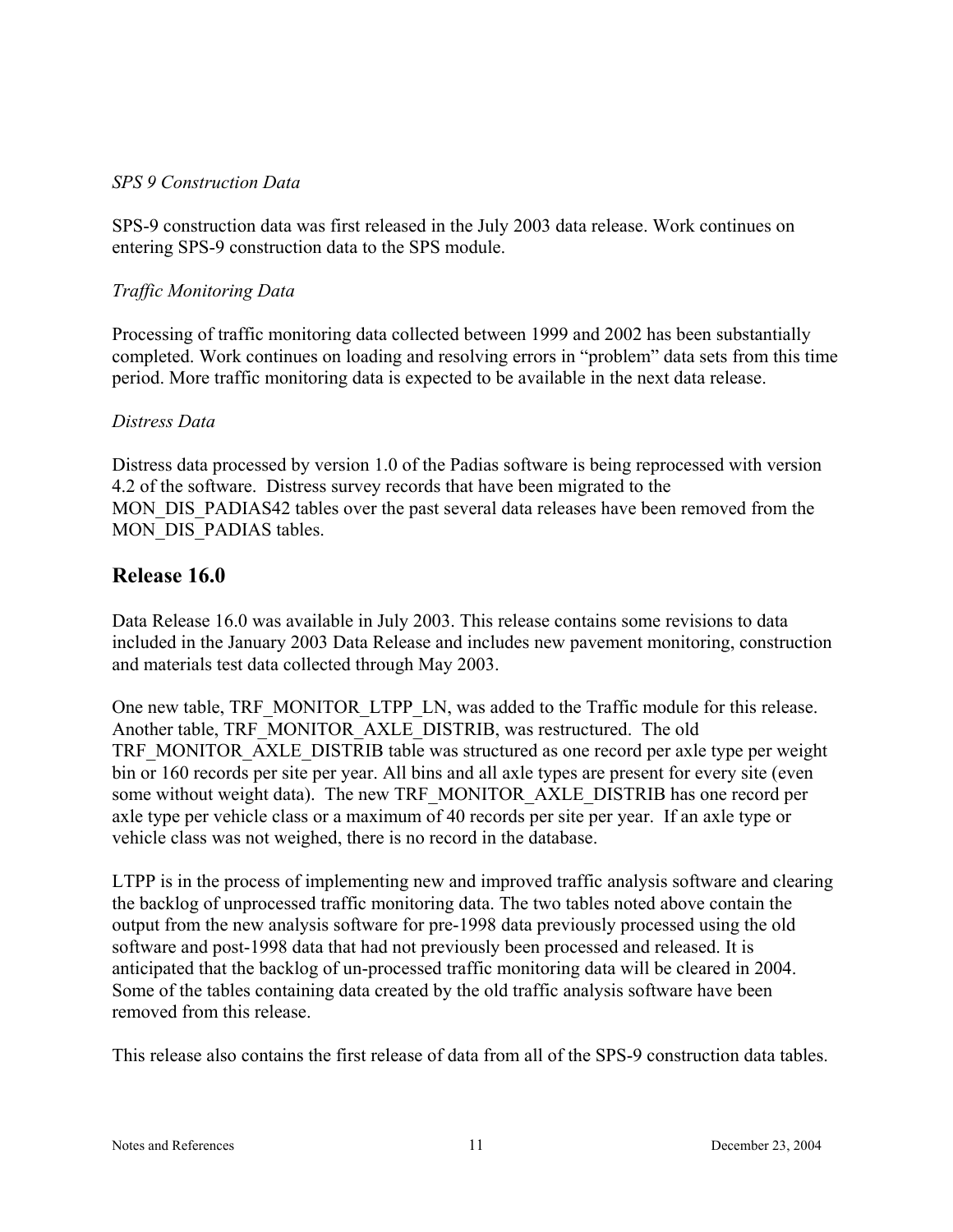A new table, LTPPTD, was added to the administration module. This table contains table descriptions for all of the tables included in the release. The Table Navigator software included in the release automates the database schema, including descriptions of all tables, fields and codes.

## **Data User Aids**

The Table Navigator Software, an electronic copy of the *Pavement Performance Database User Reference Guide,* and the *LTPP Information Management System: IMS Quality Control Checks* are included with in the SDR package. (Note, the Pavement Performance Database was previously referred to as the Information Management System (IMS).)

#### **Table Navigator**

The **Table Navigator** software is contained in the "Table Navigator" folder on CD-1 of the SDR. Double click on the setup.exe file to install the software. The folder also contains a .pdf file containing the Table Navigator Software Manual. Table Navigator provides information on the structure and content of the database. This software combines information from three reference documents, the Schema, the Data Dictionary, and the Codes Listing, described as follows:

Schema: The schema has variable names, variable types, their location in a flat file, formatting and units.

Data Dictionary: The Data Dictionary contains variable names, descriptions, units, and datasheet used to record the data. Coded values have the name of the code list used to validate entries (CODETYPE).

Codes Listing: The LTPP database contains variables populated with coded values (number or character) that represent an item in a list, such as materials supplier, soil type, or vehicle classification. All of these values are in the codes listing grouped by a codetype identifier. The codetype used for a given variable is in the CODETYPE field in the data dictionary entry for that variable. If any questions arise or the variables and their codes are not clear from the context, please contact the LTPP Customer Support Service Center.

#### **Pavement Performance Database User Reference Guide**

This document was written to aid in understanding and using the LTPP Pavement Performance Database. The document contains an introduction to the structure of the LTPP program, a description of the location of various data elements, contents of the data tables, and other tips and examples. A review of this document will give the user a good overview of LTPP data. The Pavement Performance Database User Reference Guide can be found on CD-1 in the Reference Documents folder.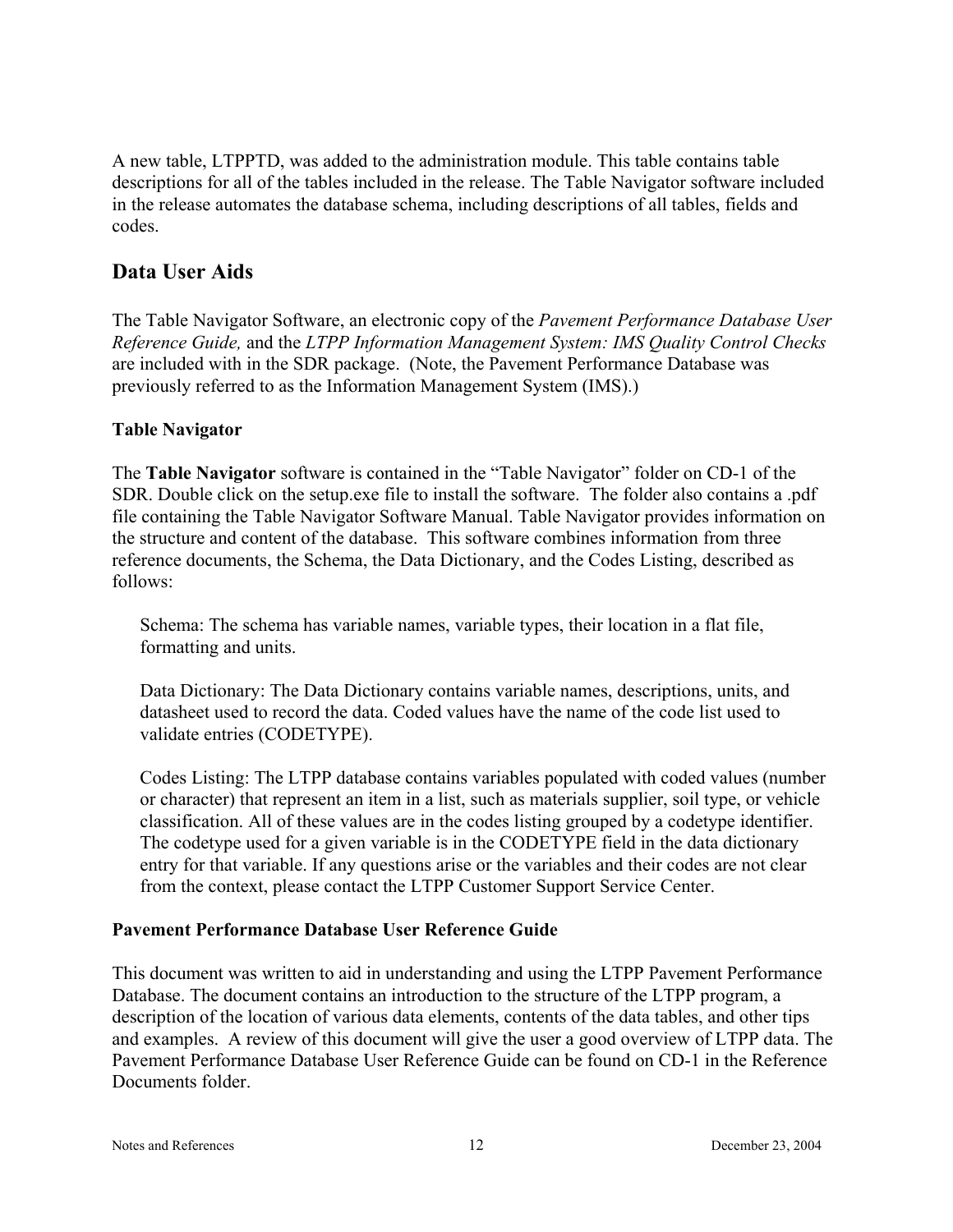#### **LTPP Data Quality Checks**

A zipped file containing the document *LTPP Information Management System: IMS Quality Control Checks* has been included with this distribution. Quality control involves record-byrecord checks of data in the SDR. This document specifies all of the checks applied to the data after it is loaded into the database. It is updated as changes are made in the quality control checks, though updates often lag behind the changes. The document indicates what information the database designers considered critical for analysis and expectations for reasonable values and rational relationships. Data may be provided which has not met one or more of these criteria or for which no such criteria exist. The data quality check document permits the user to see what automated checks have been applied to the data.

See the section on Data Quality Checks at the end of this document for more information.

## **Reference Tables**

Several reference tables are contained in each Access database in the Standard Data Release. These tables are listed below:

## **EXPERIMENT\_SECTION**

The **EXPERIMENT** SECTION table is the master table for test sections included in the database. It provides key variables by which other tables may be linked including STATE\_CODE, SHRP\_ID, and CONSTRUCTION\_NO. Its principal use is to identify the experiment to which a section or site belongs and construction-related changes which have occurred over its life.

## **LTPPDD**

The Data Dictionary (LTPPDD) contains the datatype, units, codetype (where applicable), description, and other information about each field in the database.

#### **LTPPTD**

The LTPPTD provides a description of the contents of each table.

## **CODES**

The CODES table is a list of coded values used in the database and their definitions.

## **Data Quality Checks**

Large amounts of data are supplied on paper forms from many different agencies. QC checks on

Notes and References 13 December 23, 2004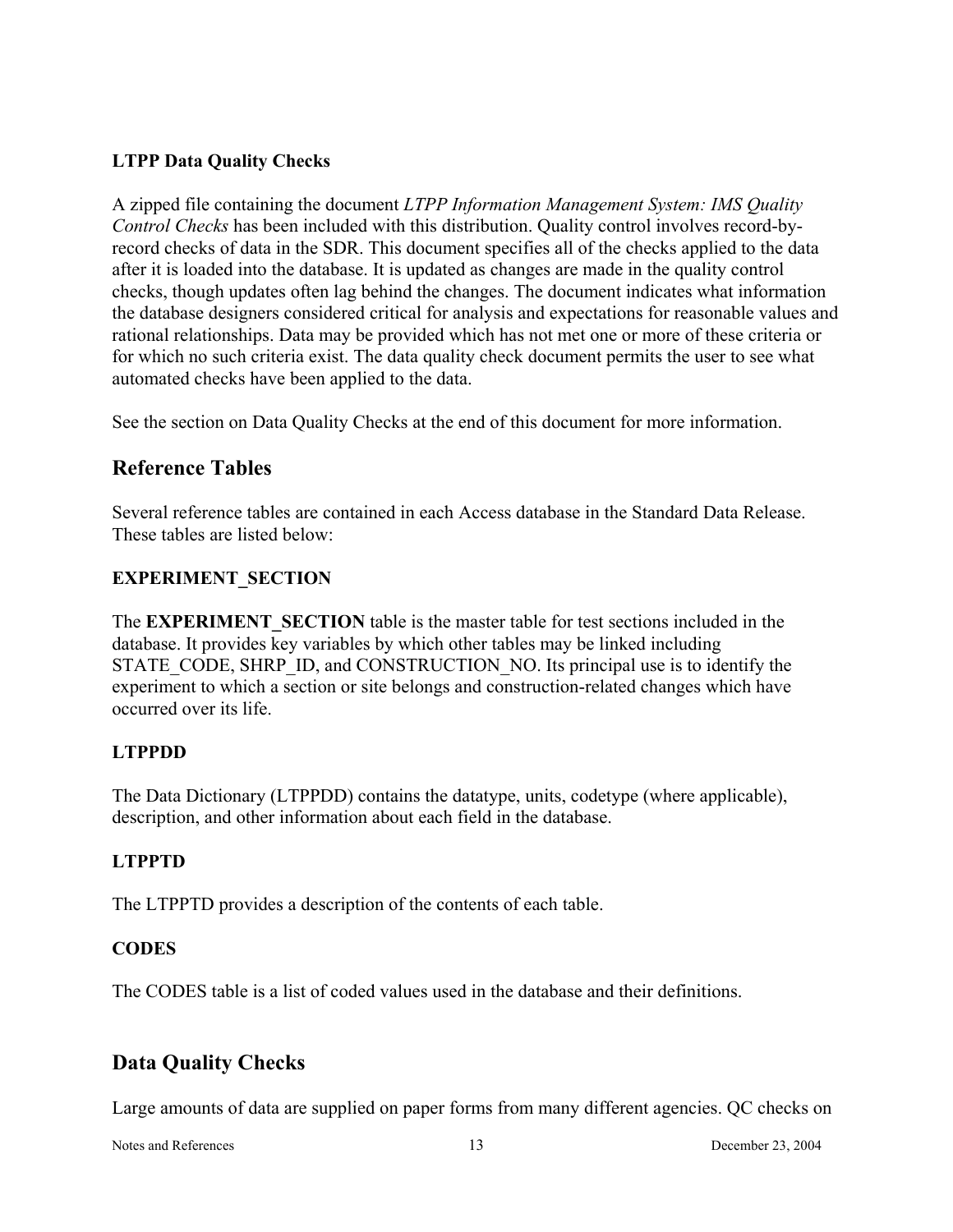this information consist of reviews for completeness and reasonableness of the provided information.

Data in the database undergo several levels of data quality checks. The results of these checks are recorded in the RECORD\_STATUS field. All data tables contain a RECORD\_STATUS field. There are three major types of QC checks:

- 'C' Level Checks: These are checks to identify critical fields that contain a null value. In some cases, these checks are replaced by non-null restrictions placed on critical fields during the table design that prevent a record from being created if a value for that field is not entered.
- 'D' Level Checks: These are range checks on the reasonableness of values entered in a field. For example, the range check for deflection data from the center sensor on a Falling Weight Deflectometer (FWD) is  $5 \mu m$  to 2032  $\mu m$ .
- 'E' Level Checks: These are termed intra-modular and intra-field checks. This category contains a wide range of checks. The common property of these checks is that they compare the value in one field of a table to the value in another field that may or may not be in the same table. For example, an 'E' level check is used to see if pavement layer temperature gradient data exists for each FWD data set. In addition, 'E' level checks are used to enforce referential integrity between parent and child tables.

These QC checks are performed sequentially – 'D' level checks are applied to records passing 'C' level checks, and 'E' level checks are applied to records passing 'D' level checks. A and B levels are the starting point. If a record fails a check, its record status remains at the next lower status. For example, records failing a level 'D' check have a status of 'C'. A procedure exists to manually upgrade record status, if a record failing a check has been examined and found to be acceptable.

Records with a level E status can mean the following:

- Records have passed all of the current data checks.
- Records may have failed some data checks, but were manually upgraded after inspection and/or correction.
- Records may contain errors that were not detected by the current data review process.

The quality control checks applied to LTPP data are limited. It is not possible to inspect all of the data for all types of potential anomalies. As the program evolves and improvements are made to the data quality control checks, level E data included in previous releases may be reclassified.

Records with a status less than E can be interpreted as:

Not having completed the QC process.